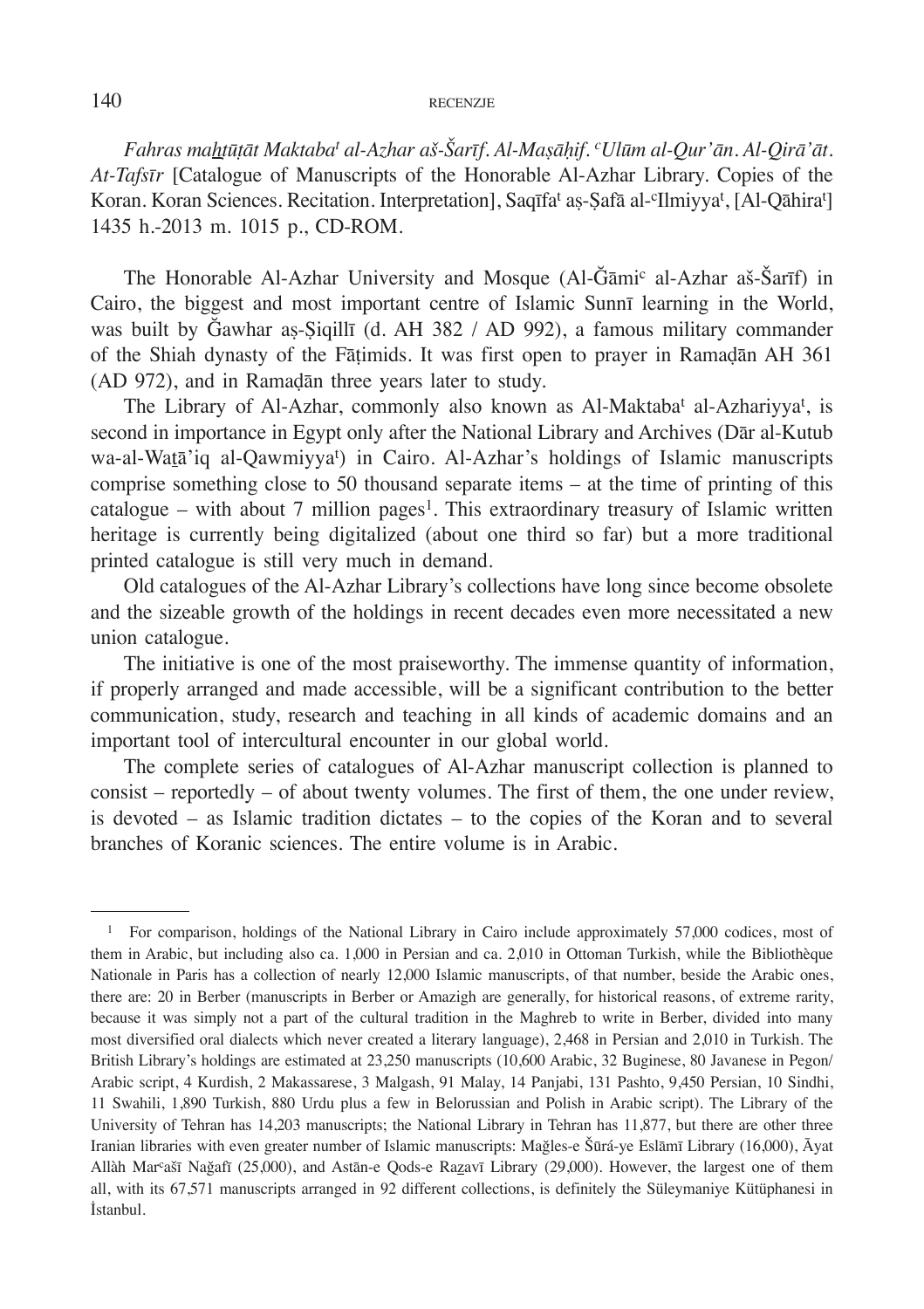### RECENZJE 141

The volume begins with the *Forward of the Book* (Talī<sup>c</sup>a<sup>t</sup> al-kitāb, pp. 5–13 [not numbered] ) by Ahmad at-Tayyib, the Superior of Al-Azhar (*Šayh al-Azhar*) from which readers can glean a general knowledge of the Mosque's and University's history and their present state and functions, and specially of their Library and its holdings.

It would be of interest to learn, in this connection, how the present holders of the collection have handled and settled the delicate question of the manuscripts' ownership. The pious foundations (*awqāf*), to which category many of the catalogued items used to belong in the past, were specific institutions clearly designated by donators and it is of common knowledge that, as a rule, according to the tenets of the Islamic law, manuscripts should not be removed from an indicated place. Transferring the endowed objects to another place could be considered as contravention of the conditions of the endowment itself. We are not informed how transfers of manuscripts were made possible, especially in this very particular case of such an exemplary religious institution as Al-Azhar2.

The *Forward* is followed by a *Word from the Publishers* (Kalimat Saqīfat aṣ-Ṣafā al-<sup>c</sup>Ilmiyya<sup>t</sup>), pp. 14–16 [not numbered], by <sup>c</sup>Umar Sālim Bā Ğuhayf, the President of the Publishers' Board of Trustees (Ra'īs Mağlis al-Umanā'). The *Word* presents a short outline of the technical cooperation between the Library and the Publishers and the main four fields of that cooperation: maintenance and conservation, digitalization, cataloguing and publishing.

The last of the three prefatory texts is an *Introduction* (Muqaddimat ) pp. 17–25 [not numbered], by Mahdī Hādī Maḥmūd Šaltūt, Chief of the Central Administration of the Library of Al-Azhar (Ra'īs al-Idāra<sup>t</sup> al-Markaziyya<sup>t</sup> li-Maktaba<sup>t</sup> al-Azhar), in which the author describes a history of the Library's catalogues and on that canvas he puts the general description of this particular catalogue whose publication has just started. We learn (p. 23) that the catalogue is divided into chapters according to subject matters treated in individual manuscripts, and in each chapter manuscripts are arranged in alphabetical order of titles. When finished, the catalogue will be supplied with indices of the names of authors, the names of copyists, the names of benefactors to the pious foundations (*awqāf*) and the names of owners to whom individual manuscripts belonged.

No index is planned, regretfully, for the names of the places where the manuscripts were written or preserved, but that valuable historical information may be still added in some time to come. It will require, however, a huge additional work since the place names, even if mentioned in manuscripts' colophons, were not searched for by compilers and are not part of the standard descriptions (see below).

<sup>&</sup>lt;sup>2</sup> This problem is not unique for Egypt, naturally; for instance, in Saudi Arabia this highly delicate question of endowed property was seriously considered and in the year 1426/2005 a special fatwa No. 23194 was issued regarding that problem by the Permanent Committee for Iftā', ruling that, among others, "it is permissible to transfer a library endowed for the use of students from a place where it is not being used to one which is more appropriate and beneficial"; see: *Rare Saudi Arabian Manuscripts*. King Abdulaziz Foundation for Research and Archives, Riyadh 2011, p. 24.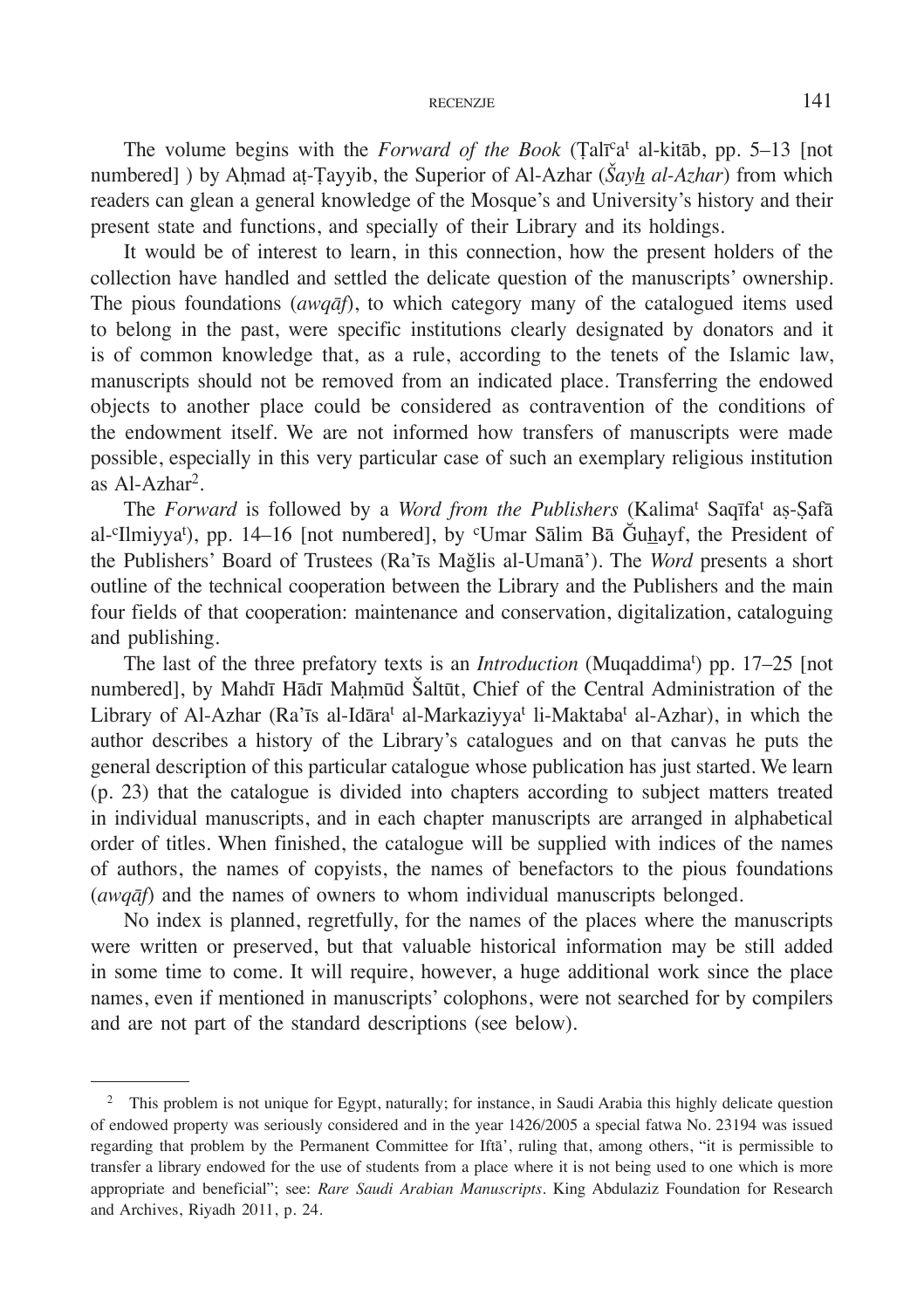We also learn from the *Introduction* (p. 24) that the structure of the individual description of a manuscript consists of the following elements:

- title of a manuscript;
- author's name with a date of his death, if available;
- copyist's name and date of copying; the compilers of the catalogue deliberately refrained from approximate (estimated, comparative) dating of manuscripts that do not bear an exact date on them;
- details of *awqāf*: name of a donor, to whom it was donated, and date;
- details of ownership: owner's name and date of ownership;
- details of technical description: dimensions of the book, number of pages etc.;
- beginning (*muqaddimat* ) sentences of the text (of whatever is preserved of the manuscript, even if it is highly incomplete);
- closing (*hātima<sup>t</sup>* ) sentences of the text (same as above);
- call (shelf) numbers (*arqām al-ḥifẓ*): an individual number (*ar-raqm al-hāṣṣ*) in brackets, and a general number (*ar-raqm al-cāmm*) outside brackets, are sometimes accompanied by an indication of the origin of a manuscript, i.e. from which library it was transferred to Al-Azhar.

All cited dates refer to *Hiğrī* years exclusively. The names of authors that are apparently given in some sort of standardized form (not necessarily as written in the manuscript), and their dates of death, appear as such in the catalogue, without referring them to any other existing sources<sup>3</sup>. We cannot know how these names in full extent were established.

A close look at manuscript descriptions included in the catalogue reveals some more technical details, e.g.:

- language of the manuscript;
- style of calligraphy (*nash*, *maġribī*, *muctād customary* or *common*, *tult* and others);
- number of lines (*asṭur*) per page;
- number of parts (*ağzā'*) and/or volumes (*muğalladāt*) in a given copy;
- occasional additional remarks, stating that a given manuscript is acephalus etc.

When the author is not known, it is mentioned as *mağhūl* (unknown) When information about the copyist, copying date and *awqāf* is missing from the manuscript, any mention of these elements of description is simply omitted altogether.

All manuscripts described in this catalogue are numbered from 1 on p. 29 to 3757 on p. 1014.

<sup>&</sup>lt;sup>3</sup> In such cases, in the European tradition, the basic data are usually checked and compared with those found in such cornerstone histories of the Arabic writing as Carl Brockelmann's *Geschichte der Arabischen Litteratur* (GAL, 2 vols.) with its *Supplement* (GALS, 3 vols.), Leiden 1937–1949, and Fuat Sezgin's *Geschichte des Arabischen Schrifttums* (GAS, 13 vols.), Frankfurt 1967–2000, occasionally with necessary corrections and amendments. It ensures much required homogeneity of citation in the treatment of bibliographical data, especially important in the situation of great variability when different sources mention the same name in different ways. C. Brockelmann's *Geschichte* is also known in Arabic translation as *Ta'rīh al-adab al-cArabī*, which was published in 9 volumes by Al-Hay'a<sup>t</sup> al-Miṣriyya<sup>t</sup> al-°Āmma<sup>t</sup> li-l-Kitāb, Cairo 1993; but even that edition was not used for reference in the reviewed catalogue (or at least it was not mentioned).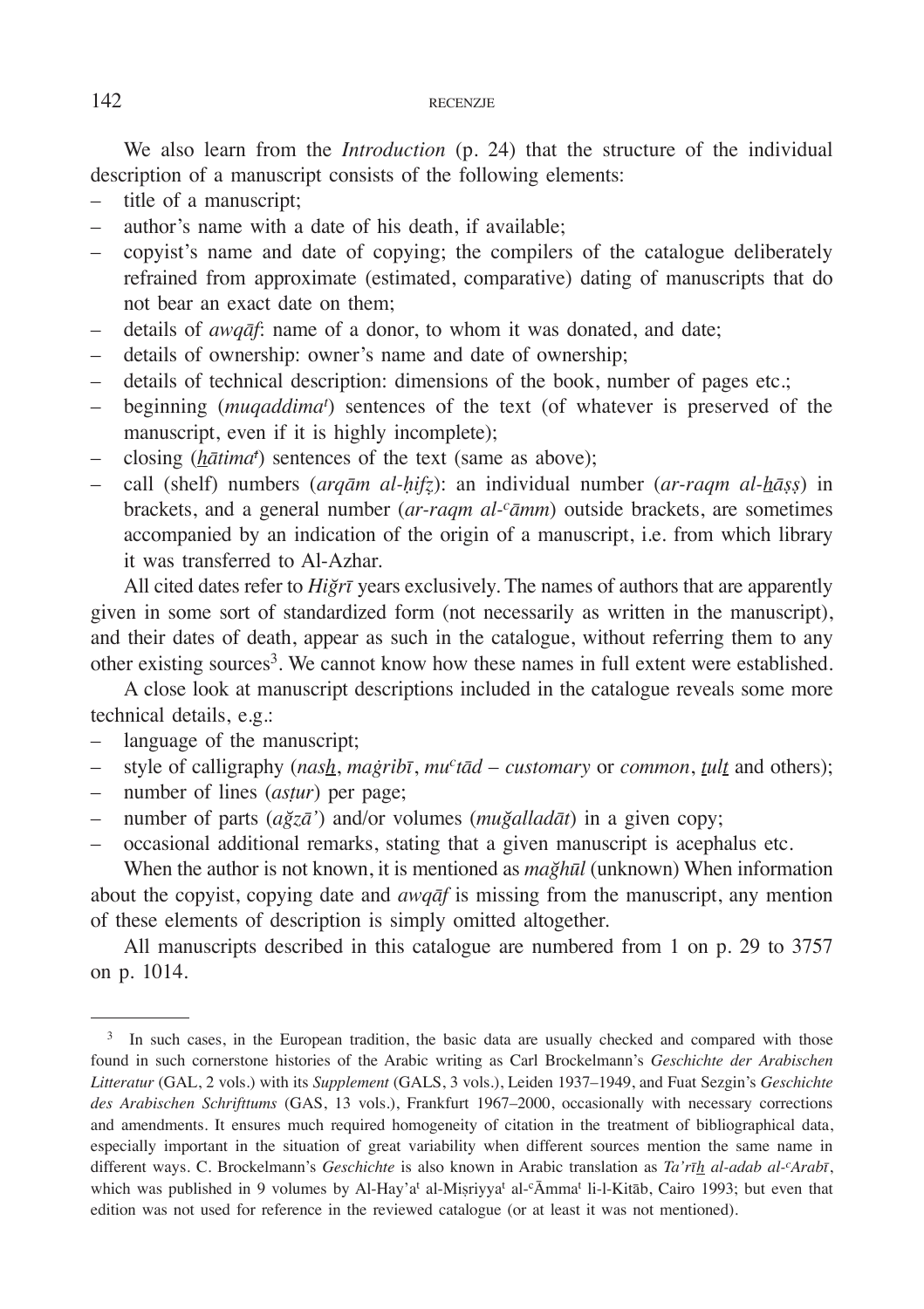The main corpus of the book is divided into four chapters: *Copies of the Koran* (Al-Maṣāḥif), *Koran Sciences* (cUlūm al-Qur'ān), *Recitation* (Al-Qirā'āt) and *Interpretation* (At-Tafsīr). These chapters correspond to the main fields of study of the Koran as singled out, applied and practiced in Muslim learned circles and outside the Islamic World by foreign Orientalists.

It may be therefore reasonably expected that the next volume will cover at least (according to available resources) the biographies of the Prophet Muḥammad (Sīrat ), the Prophetic Tradition (Ḥadīt̄) and perhaps some other religious studies, but this has not yet been announced.

The chapter titled *Copies of the Koran* is found in pages 27–227 and includes items consequently numbered from 1 to 795 (795 items).

Naturally, in contrast to later chapters, the descriptions in this section do not have authors, but all other elements of standard descriptions are preserved. The manuscripts display a great variety of sizes, styles, external outlooks, and divisions into separate parts, sometimes reaching as far as 30 volumes for a single copy; many of the manuscripts are but parts of the whole text because only some elements of a bigger entity were preserved or the copy is incomplete. That rich variety of physical appearance of the manuscripts is connected with the extremely wide use of the Koran both in religious and educational establishments, or among private individuals. It must also be due to the variety of geographical locations where the copies were produced, but that question would require a separate study. Numerous manuscripts are not dated, others have a date of copying or a date of *awqāf* endowment, or both. Relative dating was not attempted here.

Then comes the chapter titled *Koran Sciences* on pages 229–285, comprising manuscripts numbered from 796 to 1006 (211 items).

This chapter covers in fact a large variety of themes connected with the Holy Book, like the questions of *nāsih* and *mansūh* (abrogator and abrogated), *asmā'* (names), *āyāt* and *aḥzāb* (verses and divisions of the text), *faḍā'il* (excellent properties), *ġarīb* or *ġarā'ib* (marvellousity), *macānī* (meanings), *i crāb* (utterance and inflection), *luġāt cağamiyya<sup>t</sup>* (foreign words), *nuzūl suwar* (revelation of chapters), *tartīb* (arrangement) of the Koranic text, and many others. The appearance of such catch words like *tafsīr* (interpretation) or *ḥadīt* (tradition) in quite a number of the titles here may lead to questions about the proper attribution of some manuscripts to this particular chapter, but – taking into account sometimes very floristic and figurative style in formulating titles of Islamic writings – we should indeed trust and rely on the correct choices done by the compilers (unless it is proved otherwise through direct study of a given book). In any case, the exact verification of the contents may only be done through careful examination of particular manuscripts.

The chapter titled *Recitation* (Al-Qirā'āt) occupies pages 287–634 and includes manuscripts nos. 1007–2362 (1,355 items).

It includes not only manuscripts referring to *qirā'āt*, adopted here as the most general term in this category, but also other works usually appearing under such titles like *tağwīd*,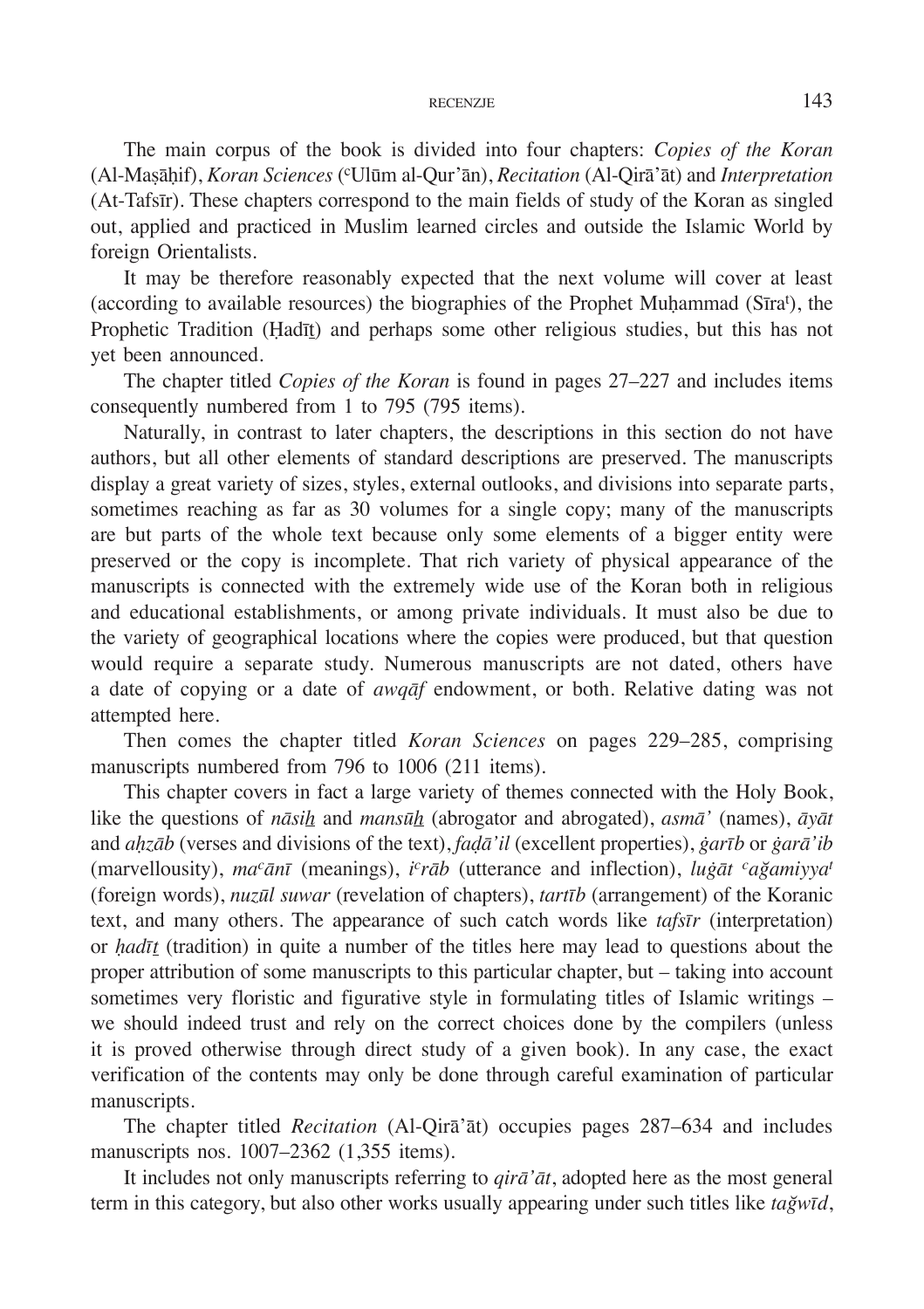*tilāwa<sup>t</sup>* and similar ones. These are all very practical sciences that refer to the proper pronunciation of single sounds, vocables and words of the Koran, their conjunctions, phrases, sentences and long passages; their psalmody, accents, vowel and consonant assimilation, irregular vowellessness due to rhyming requirements, and different styles (or schools) of recitation. The living tradition of reciting the Koran is widespread in the Islamic World even today and people who memorize the full text of the Holy Book by heart (*ḥuffāẓ*) are quite numerous and highly respected. Competitions in artistic performance of the recitation for young and old are organized in almost all countries with sizeable Muslim population, and literature describing principles and rules of reciting is always very much in demand.

The last and the largest chapter in this volume is titled *Interpretation* (At-Tafsīr); it covers pages 635–1015 and manuscripts nos. 2363–3757 (1,394 items).

Interpretation of the Koran is another important branch of Koranic studies. It does not only refer to the proper artistic treatment of the Koranic text, as in the case of *qirā'āt*: there is much more about it. The Koran laid the foundations of the Islamic law (*šarīcat* ) and, in view of the difficulties, intricacies and subtleties of the Koranic language, the deep study of the text is a key to its proper understanding. Interpretations of the Koran started very early, almost as soon as the text was formally compiled and edited, and that practice has survived until our times, with new attempts at contemporary explanation of the Holy Book, in various Islamic languages (Arabic, Persian, Turkish, Urdu, Malay or Indonesian and others) inciting always a big interest and hot debates.

The collection of various interpretations is therefore naturally huge and represents an extensive variety of authors and approaches, spread over three continents and many centuries (as regards their creation and copying). It is noticeable that the most popular *tafsīr* of all times, *Tafsīr al-Ğalālayn* (9–10th c. AH/15–16th c. AD), written by two authors: Ğalāl ad-Dīn al-Maḥallī and Ğalāl ad-Dīn as-Suyūṭī (a student of the latter and himself a renown prolific writer), which is generally considered as one of the most easily accessible works of the Koranic exegesis by virtue of its simple style and non-excessive length, is represented in Al-Azhar collection by 454 copies. It is evidence of how popular it was even before the epoch of printing. No other *tafsīr* can compete with this one; for comparison, another important and popular *tafsīr* by Ibn al-Katīr (8<sup>th</sup> c. AH/14 c. AD), is preserved here in only seven copies.

The majority of 3757 manuscripts in the reviewed volume are in Arabic, only occasionally we can see a notice that a particular work is in Turkish. It means that the idea of the entire catalogue is to include all Islamic manuscripts and without dividing them by languages. It may be practical from the point of view of easy comparison of whatever had been written on a particular subject, it is nevertheless contrary to standard library rules of dividing manuscripts not only by subject but, first of all, by language. Distinguishing existing writings by their language is very important for the comparative study of the same branches of sciences developing in various cultural environments, while mixing them together in one catalogue and one order of items makes that task considerably more complicated.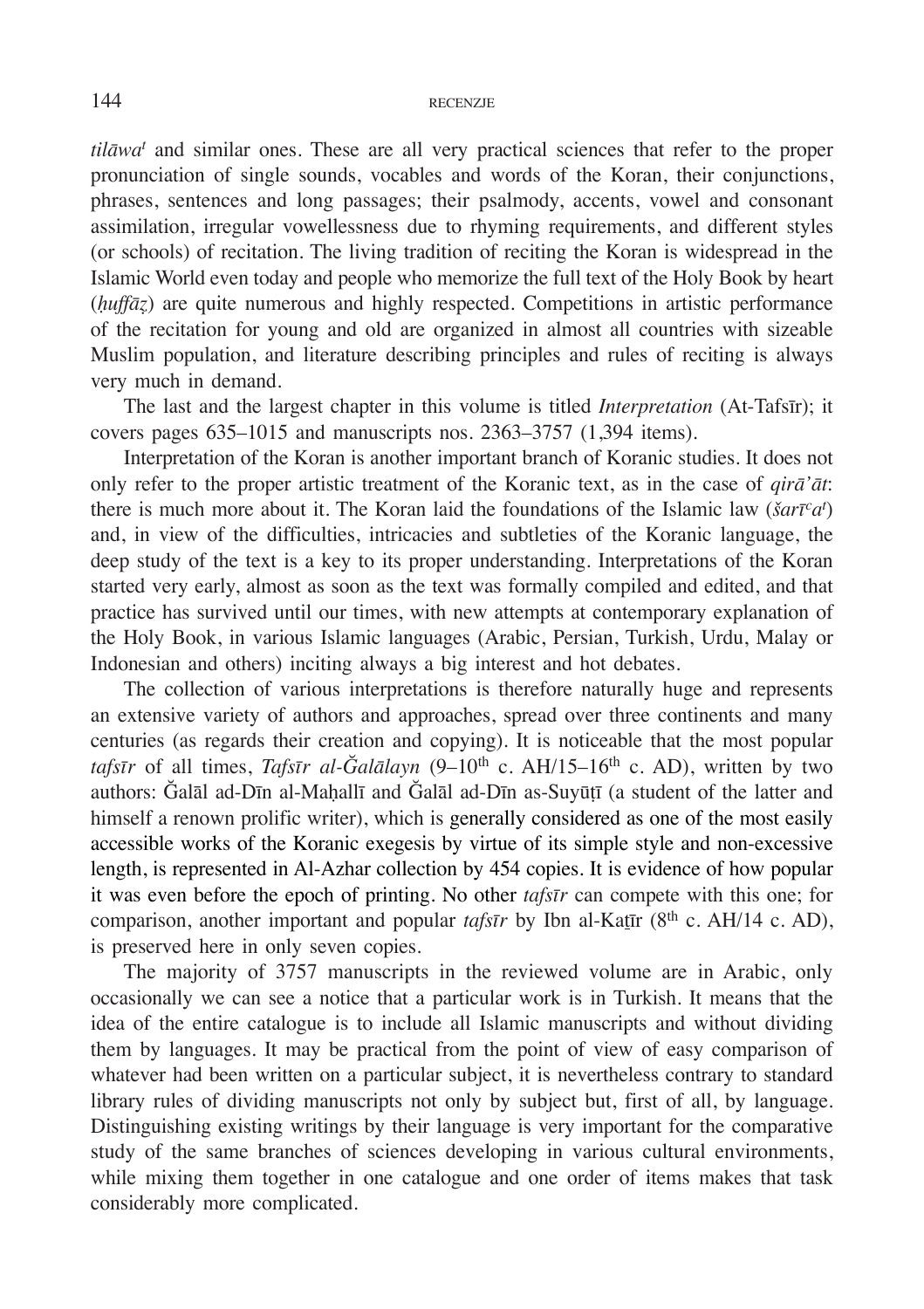Another novelty (*bid'a<sup>t</sup>* ) of this catalogue is the alphabetical arrangement of all manuscripts by their titles, not by names of authors. That procedure would rather be more suitable for the index of titles contained in the whole volume, to be placed at the end of it. Furthermore, the titles are arranged seemingly mechanically with definite article *al-* taken into account – normally the definite article does not influence the alphabetical order of names or titles arranged in Arabic in one list. And thus in chapter 3, for example, the title numbered 1314 starting with the word *Ar-Risāla<sup>t</sup>* is on p. 369, while all other titles starting with the word *Risāla<sup>t</sup>* without an article, are on pp. 484–487. The same with all titles whose first word differs in the existence or non-existence of the article. It is very inconvenient and impels the user to jump continuously from one place to another in search of titles beginning (in principle) with the same word.

Indexes of names of authors, *awqāf* endowers and endowments and copyists were not planned for this volume: they are to appear at the end of the catalogue when the whole work is done and published. One may ask, however, how many years it will take before we can see and can use the announced indexes and if a collection of nearly four thousand manuscripts does not deserve those natural library aids right away. In the age of computers it is just a little additional work to do. The same remark would apply to names of places where the manuscripts were produced or endowed, or held in collections, available from the manuscripts themselves. That would be an information of great historical value, if found directly in the catalogue.

The catalogue is not illustrated. Instead, the publishers supply a CD-ROM with several series of selected photographs of manuscripts, their covers and inside pages, in *jpg* format. The contents of the CD-ROM are divided into four folders with titles corresponding to the four chapters of the book. In each folder there is a number of sub-folders; in each of them we can find either more sub-sub-folders, or ready *jpg* files with photographs.

Selection of the folders, sub-folders and individual files is haphazard and no system can be discerned. Usually the number of a folder agrees with the available call (shelf) numbers (*cumūmiyya<sup>t</sup>* ). As a result, there is apparently only one way of matching photographs and catalogue entries – the one starting with the catalogue entry. Finding a description from just subtitles of photographs is virtually impossible.

Review of the CD shows the following problems for its practical use.

First example: the folder titled *Maṣāḥif* contains 790 sub-folders that is 5 less than the number of Koran descriptions in the book. They are not numbered subsequently: the lowest is no. 53, the highest is no. 926913. The sub-folder no. 56-1 includes three photographs of a manuscript that does not match no. 56 in the catalogue; there are further two subfolders in the same location showing two other manuscripts: 56-2 with 4 photographs and 56-3 with 3 photographs. All three manuscripts have a similar paper label on the cover saying: 20 *huṣūṣiyya<sup>t</sup>* 4 *<sup>c</sup>umūmiyya<sup>t</sup>* 56 – indicating some kind of numbering. The calligrapher's hand seems to be the same in all three manuscripts. The covers of 56-2 and 56-3 are similar but not identical, while the cover 56-1 is quite different and seems to be much better preserved than the other two. It is hard to know how to match these three manuscripts with the printed catalogue.